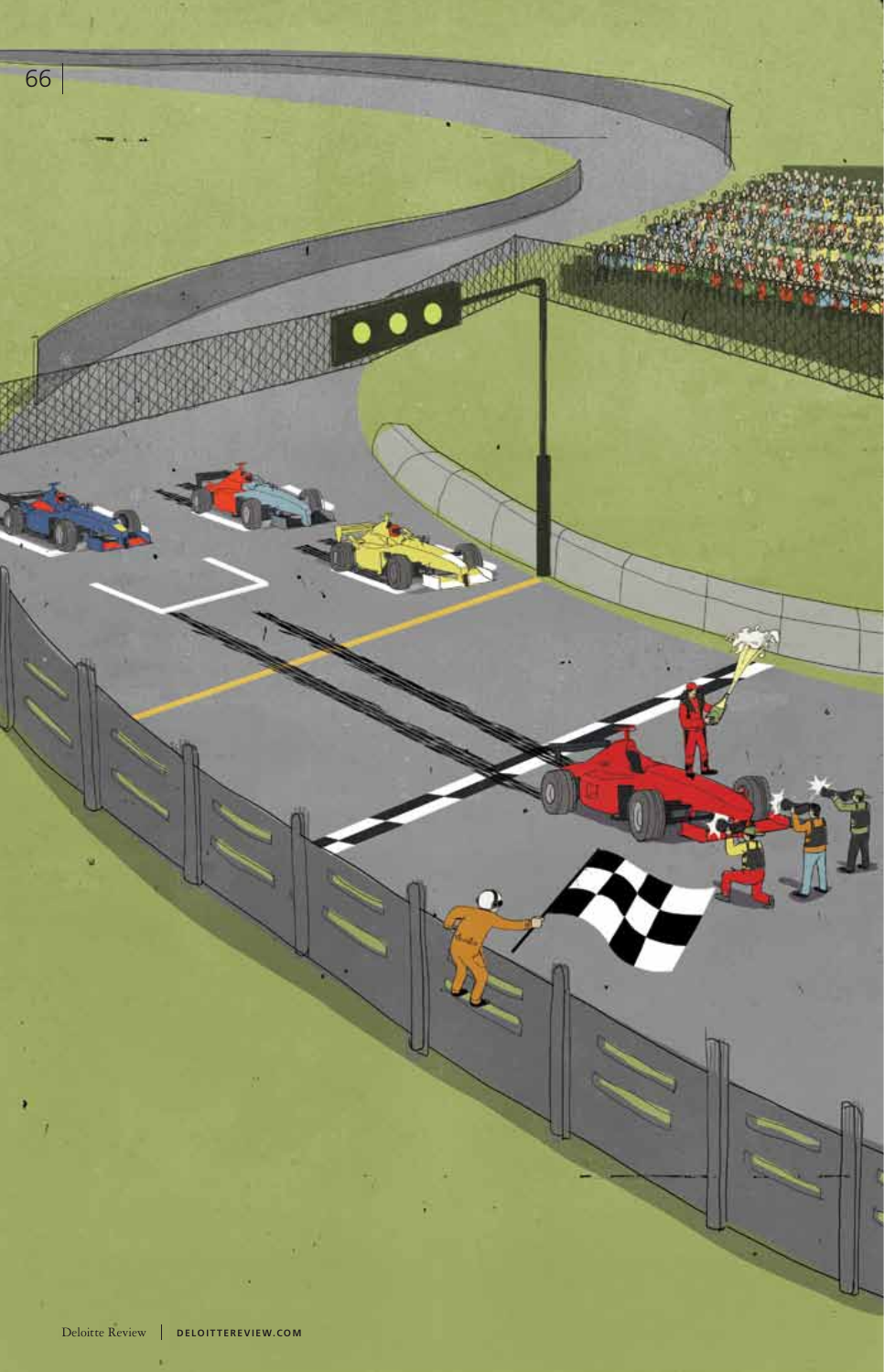*Three years ago, Deloitte Consulting LLP launched The Persistence Project to identify the management practices that contribute most to sustained, superior corporate performance. Preliminary results have been published in the* Harvard Business Review *and the* Annals of Applied Statistics*. This article is the third in a series, providing a preview of the project's findings. See www.deloitte.com/us/persistence for more and to join the conversation.*

# rank ignorance

To get beyond the myths told of champions born of randomness we need an entirely new way to think about corporate performance

> by Michael Raynor, Mumtaz Ahmed AND Jeff schulz > Illustration by SHOUT

Earnings seasons will soon be upon us, and we will be awash in explanations for the alleged feats and foibles of companies blessed or blighted enough to find themselves at the tip or tail of the roll call.

This annual rite is but the most visible example of a wellestablished tradition in the business press of imposing meaning on company performance. Whether it is earnings increases or decreases, the admiration of the business community, levels of innovation, share price appreciation or any number of other measures of noteworthy achievement, we are bombarded with explanations of why this or that company has ended up in this or that position on this or that list.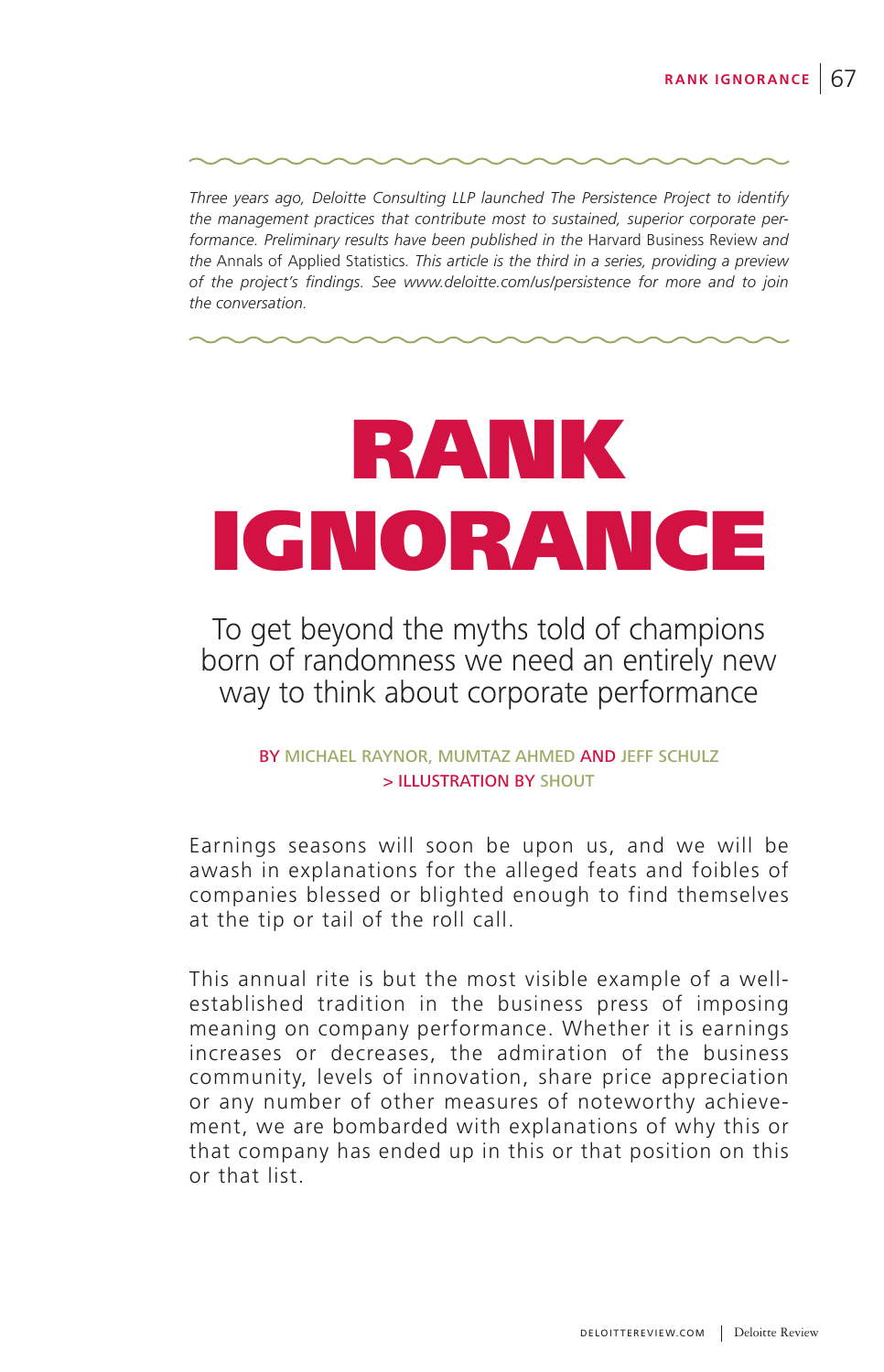If this were nothing more than the C-suite's version of celebrity gossip site *TMZ* there would be no real harm done. And indeed it is a not uncommon conceit for many to believe, as with advertising, that the messages that bombard us might well affect others, but that we are immune to any ill effects.

Self-flattery is a poor defense against a cultural phenomenon. Companies with seemingly great performance along any of a number of different dimensions are the raw material for the ad hoc explanations that by dint of repetition become the aphorisms that inform the intuition of too many managers. Whether we recognize it or not, rankings of the biggest, fastest growing, most profitable, most admired, most innovative, best managed (we could go on), compiled by *Fortune*, *Forbes* and *Bloomberg BusinessWeek* provide all of us with the cast of characters from which we construct—consciously or otherwise—a narrative of the business environment around us.

It is standard procedure for compilers of these lists to make claims about the defining and distinctive attributes of top-ranked firms – after all, if we're not going to say something about why a firm ended up at number one, why bother having the list in the first place?



As a result, our interpretations of the world around us invariably begin to take on whatever hues and shades are implied by the inferred causes of the allegedly superior performance of these firms. Their management processes become leading practices, the opinions of their leaders become principles to live by, and any shortcomings are chalked up to the inevitable trade-offs attendant to success.

The problem is that none of the rankings that we are familiar with take into account the challenges associated with thinking about performance generally in a way that has a hope of revealing anything useful about the causes of superior performance of any kind. Assessing the value of a diamond requires an understanding the four Cs (cut, color, clarity and carat weight), and as it turns out, a clear-eyed examination of performance requires that we take explicit and careful account of at least the following five Cs of any alleged corporate gem:

- The **context** in which a given company has had to operate;
- The role of **chance** in a company's performance over time;
- Whether we are making a fair **comparison** among companies with different lifetimes;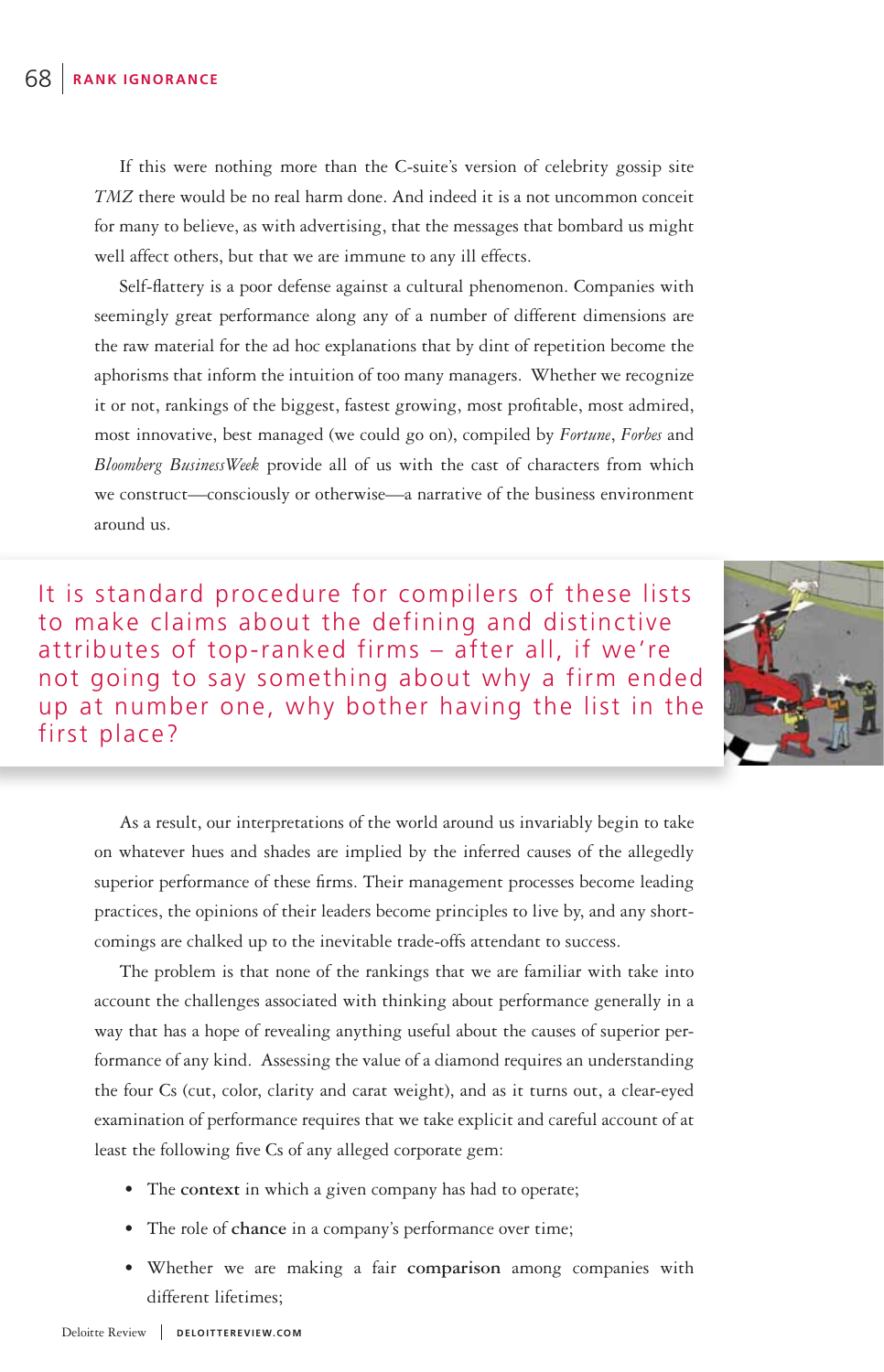- Whether a company's **course** of performance is stable, rising or falling; and
- Whether a company's trajectory of performance has **changed** over time.

# **CONTEXT**

ost generally, the intent of performance rankings is to identify which firms have demonstrated exemplary performance. This might seem obvious, but this principle has implications that are often overlooked. For if we want to understand the relative performance of individual firms, we must strip away the influence of factors that obscure the contributions of firm-level attributes.

An intuitive example of the importance of non-firm attributes in determining firm-level performance can be seen in structural differences in innovation levels. Thanks to the visibility and frequency of innovations such as the iPod, the iPhone and the iPad, it is very tempting to rate Apple as more innovative than a company which operates in an industry where breakthroughs of a sort even analogous to those era-defining successes are typically separated by decades. But such differences can hardly be attributed to superior underlying innovativeness when such a deep structural industry-level characteristic differentiates the two firms. We cannot say anything about the relative innovativeness of these two companies until we condition each company's performance on what is possible given their respective contexts.

Those who prepare such rankings, like those who read them, often readily accept this principle. Yet, year after year, no meaningful attempt is made to distill the level of innovation driven by factors that a firm, and hence its management, can influence from those that are attributable to its environment (e.g., industry or markets served) or are otherwise beyond management's control (e.g., age or size at a point in time). We are simply told that such factors matter … and then companies such as Apple and Google go at the top of the list.

If we do not explicitly and meaningfully control for these factors in a rigorous and consistent way—something no popular ranking algorithm does as far as we can tell—it is not merely tempting but nearly inevitable that as we seek the causes of superior performance we will end up making general principles out of what are fundamentally idiosyncratic and highly context-specific practices.

# **CHANCE**

Even if confounding variables such as industry effects can be stripped away,  $\mathcal I$  perhaps the most insidious characteristic of ranked lists is the almost unavoidable inference that the firms at the top have achieved something noteworthy. It is standard procedure for compilers of these lists to make claims about the defining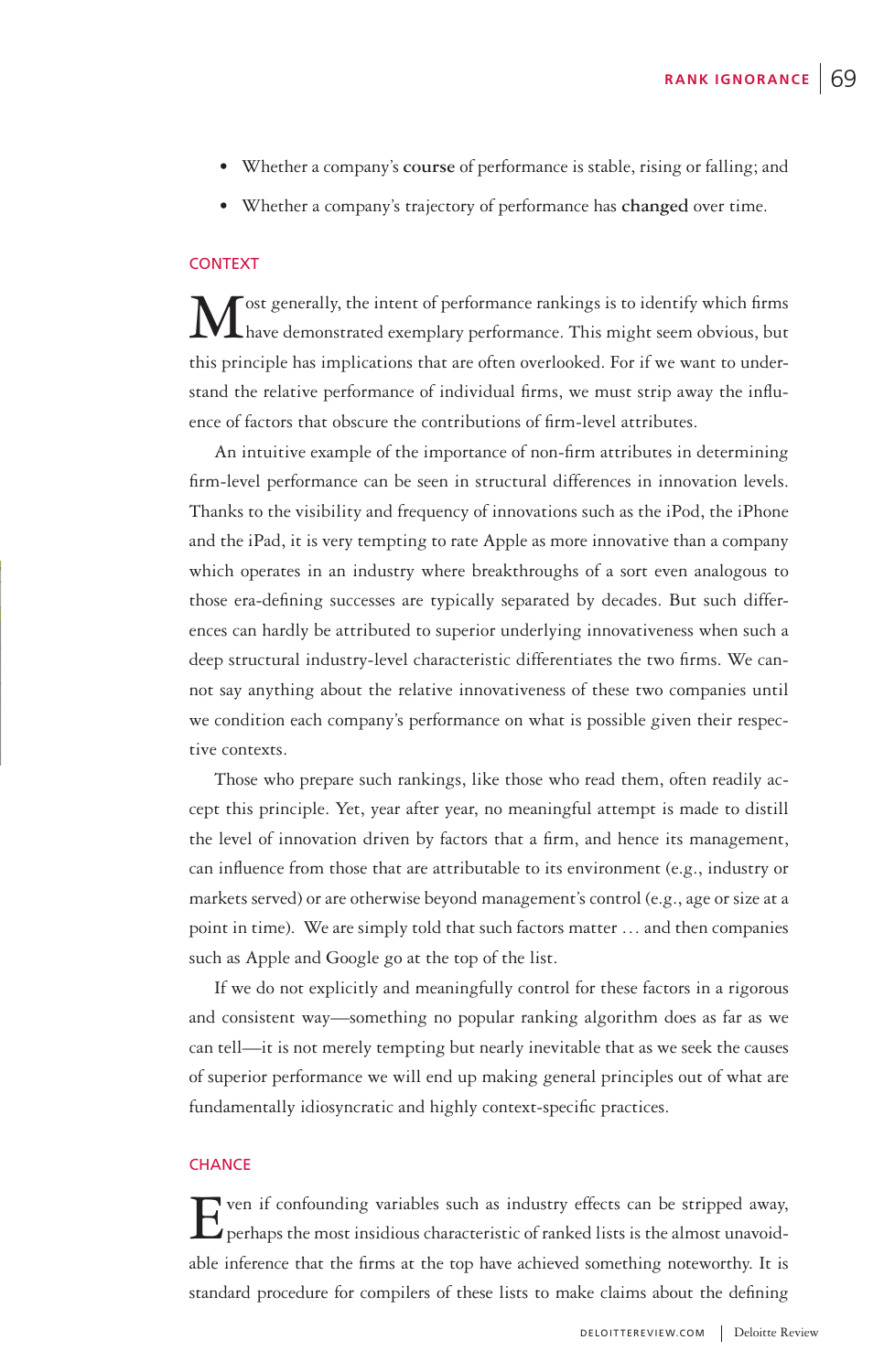and distinctive attributes of top-ranked firms – after all, if we're not going to say something about *why* a firm ended up at number one, why bother having the list in the first place? Companies are complicit in this practice, pouncing on such rankings, at least when the results provide a pretext for making self-aggrandizing claims: There's not a public relations department in creation that won't trumpet having made the top 10 "best companies to work for" or "most environmentally friendly." Commentators, corporate apologists and mere onlookers – we are all either subconsciously taken in by, or consciously exploiting, our seeming compulsion to believe that there is something special about being ranked above some defined set of peers.

The problem is that *every* list has someone in the top slot, and so simply being at the top is no guarantee that you've done something special or even that you're any different from anyone else on, or for that matter off, the list.

To illustrate this phenomenon, Rebecca Henderson, a professor at Harvard Business School, begins her course with a lesson in the role of luck in determining outcomes. In her words:

*I begin ... by asking all the students in the room to stand up. I then ask each of them to toss a coin: if the toss comes up "tails" they are to sit down, but if it comes up "heads" they are to remain standing. Since there are around 70 students in the class, after six or seven*  rounds there is only one student left standing. With the appropriate *theatrics, I approach the student and say "HOW DID YOU DO THAT??!! SEVEN HEADS IN A ROW!! Can I interview you in* Fortune*? Is it the T shirt? Is it the flick of the wrist? Can I write a case study about you? …*

What's at work here is our propensity to confuse the long-run consequences of systemic variability with individual attributes such as skill. It's easy for us to make this mistake, because in any system subject to variation in outcomes—which is every system there is—streaks of high and low performance are to be expected, not due to any unique attributes of a given individual, but thanks to the inherent variability of the system.

In other words, luck can make it difficult to identify the truly great. Bad luck can lay low the mighty, while mediocre firms that catch enough lucky breaks can end up with seemingly exceptional performance. And so simply landing at the top of a rank ordered list based on recent metrics is not evidence of much of anything. It takes sustained superior performance to rise above the white noise of the system.

### **COMPARISONS**

Deloitte Review | DELOITTEREVIEW.COM  $\bigcap$  imilar to our comments on the importance of stripping out industry effects,  $\bigcup$  the notion that short-run fluctuations can belie long-run trends is fairly widely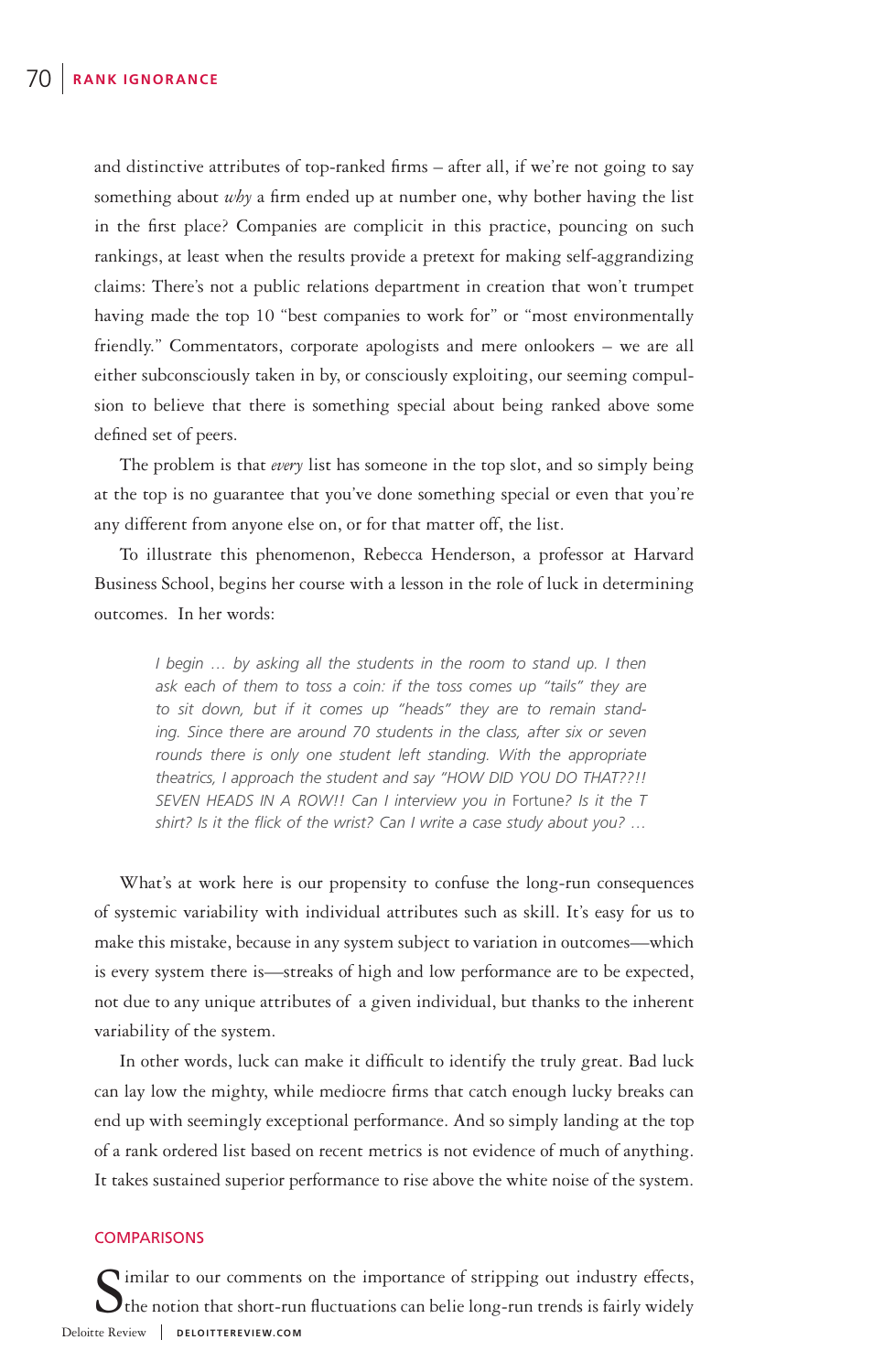accepted. However, what is almost always overlooked is that what constitutes the long term can only be accurately assessed compared to any given firm's lifetime.

To see why, think of our coin tossing example. If I report that I've flipped five heads in a row, you might think that's a low probability event – just over a 3 percent chance, in fact. But if I then tell you that my five-in-a-row streak occurred as part of a sample of 10 flips, it's not nearly so remarkable, since I had six chances to flip five in a row, not just one. Similarly, taking, say, a five-year period of performance and picking off the winners does nothing to correct for short-run fluctuations and merely substitutes one selection bias for another.

To get a sense of the magnitude of this problem, consider two major research efforts that each see Campbell Soup as a company with noteworthy performance: *What Really Works* and *Big Winners and Big Losers*. The period under examination in the two studies overlaps by five years (from the beginning of 1992 to the end of 1996). Yet *What Really Works* (1986-1996) holds up Campbell Soup as a "winner"



**Figure 1. The "long term" is relative**

A firm with 10 years of data needs to deliver seven years in the top decile to have the same probability of being great as a firm with 40 years of data and 14 years in the top decile. Yet looking at randomly chosen five-year windows of exceptional performance would turn up our 40-year-old firm much more often. As a result, two firms with statistically indistinguishable track records would have very different probabilities of being identified as "great" – with potentially profound implications on our beliefs of what constitutes greatness.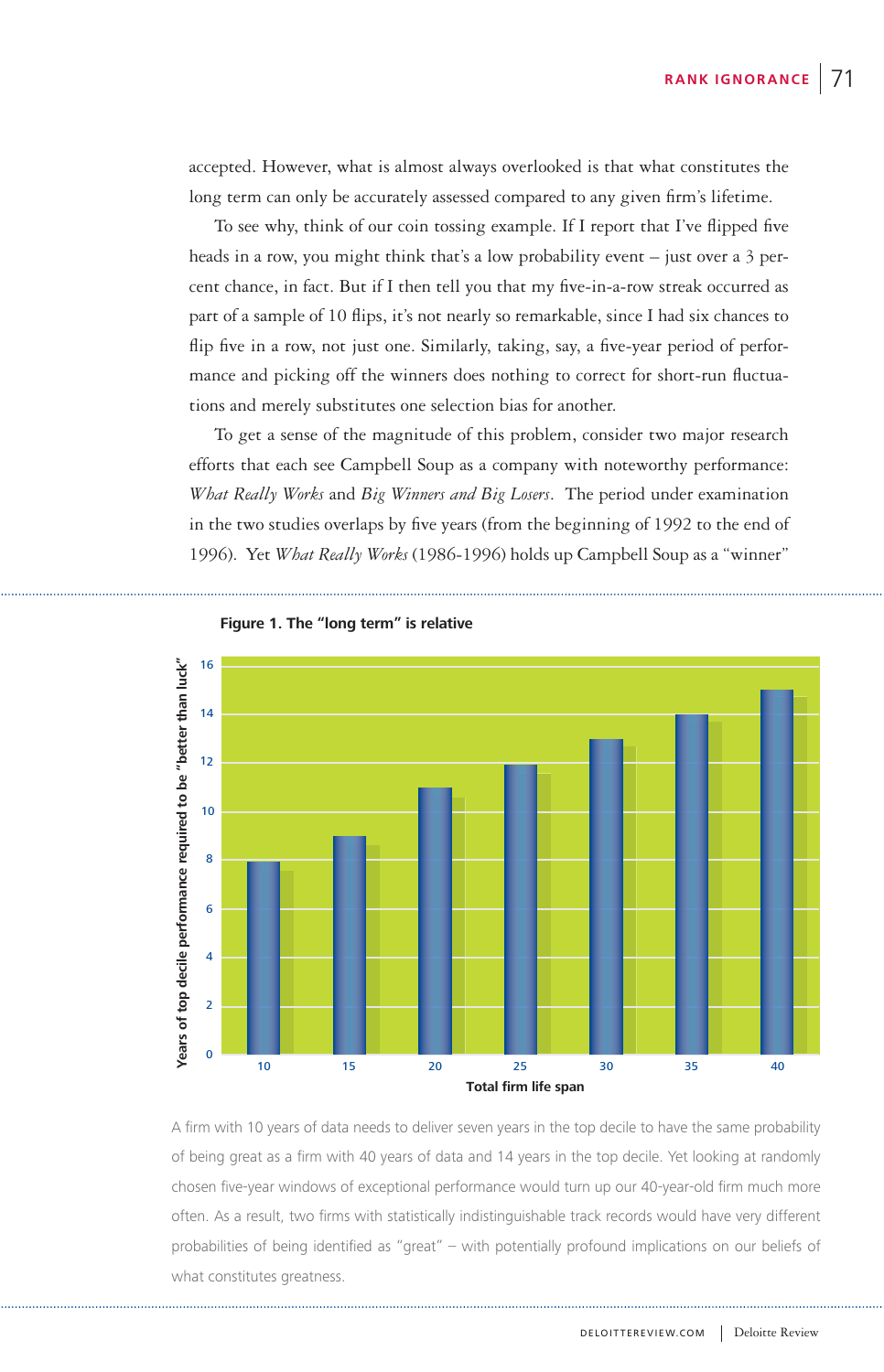while *Big Winners and Big Losers* (1992-2002) sees the company as a "big loser." What's going on?

Campbell Soup, across the sweep of its lifetime, has had its ups and downs. If you look at a "down" period, you'll conclude the company is poorly managed; if you look at an "up" period, you'll conclude it is well managed. And if by chance you happen to begin your analysis at an inflection point, you'll conclude management is either brilliant or benighted.

 This error is known generally as the "Texas Sharpshooter" problem, in which the target is defined only after the shots have been fired. In this context, it takes the form of focusing on specific periods of time that capture only a portion of most focal firms' existences and separating out companies with suggestive performance profiles. Consequently, there is every reason to think that many or even most allegedly great results trumpeted in most list-making efforts owe more to Davey Crockett than to Peter Drucker.

### **COURSE**

It wait! Isn't it possible or even likely that characterizing a company's performance over its entire life assumes a level of consistency that is vanishingly rare? Won't most companies exhibit some sort of trend in their performance (either low to high or high to low), and so why can't we learn something important about excellence by studying what they did when performing well?

Identifying firms with an exceptional level of performance over their lifetime means accounting for the variance of the system within which the firm operates. This is challenging enough. Determining whether or not a firm's performance has a trajectory—flat, rising, falling, etc.—requires seeing a still finer-grained structure through the same blizzard of randomness. Since the only way to get more information out of any system is by analyzing more data, we require even longer periods of time and still stronger signals to reach valid conclusions.

Based on our analysis of U.S. public companies' performance *trajectories* (rather than merely levels) we have concluded that barely 10 percent of the approximately 4,000 companies with the necessary minimum of 10 years of data have performance patterns characterized by a dominant trajectory. (Seven percent of firms have nonrandom profiles that stand out from the noise but not in ways that can be characterized by an identifiable trend.)

When we analyze the companies recently tagged by prominent publications as leading performers using this method, it turns out that only four of *Bloomberg BusinessWeek*'s top 40 global companies for 2009 exhibit identifiable patterns of performance, and of those four, two are deteriorating. Similarly, *Fortune*'s list of the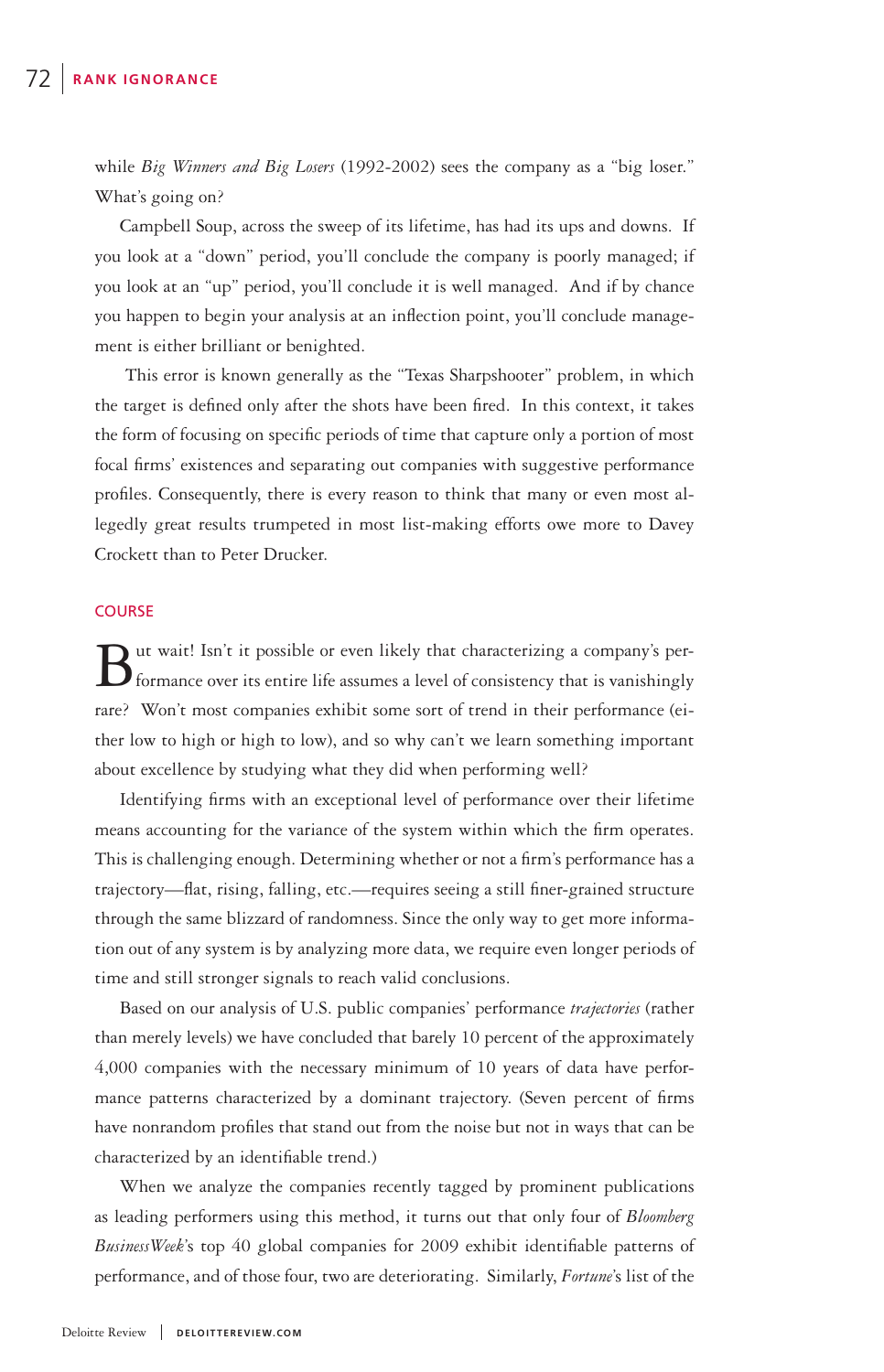

### **Figure 2. Firms with identifiable trajectories of performance are rare**

50 most admired companies captures only 14 with meaningful patterns, of which six are in decline.

# **CHANGE**

Finally, perhaps the most rhetorically compelling narrative in all of business is the "turnaround." After the near-death experience triggers a corporate adrenaline rush, a new energy reinvigorates the entire organization. Paradigms are shifted, boxes are thought outside of, and there's reinvention all around.

But if we thought it was difficult to see through the random noise to identify a caliber or a course of change, determining with any meaningful degree of certainty whether or not there are any changes within a single firm's lifetime is more demanding still. With only one data point per year to work with, even the most sensitive statistical test and the most lenient definitions of "significant" typically require decades of data to reach a compelling conclusion.

Our analysis leads us to believe that, at some point in their histories, about 9 percent of the companies that have enough data to ground a credible opinion found their way onto a higher trajectory and another 9 percent fell to a lower trajectory. The vast majority of companies that dominate the high-profile lists we examined turn out to have, as with other dimensions of performance, a pattern that is indistinguishable from random walks.

# **KUDOS**

The courts take great care to distinguish between "direct" and "indirect," or circumstantial, evidence. Should you watch someone cut down your neighbor's tree, you have direct evidence that they cut down the tree. Should you look out the window and see someone holding a chainsaw standing next to your neighbor's felled tree, you have circumstantial evidence that they cut it down.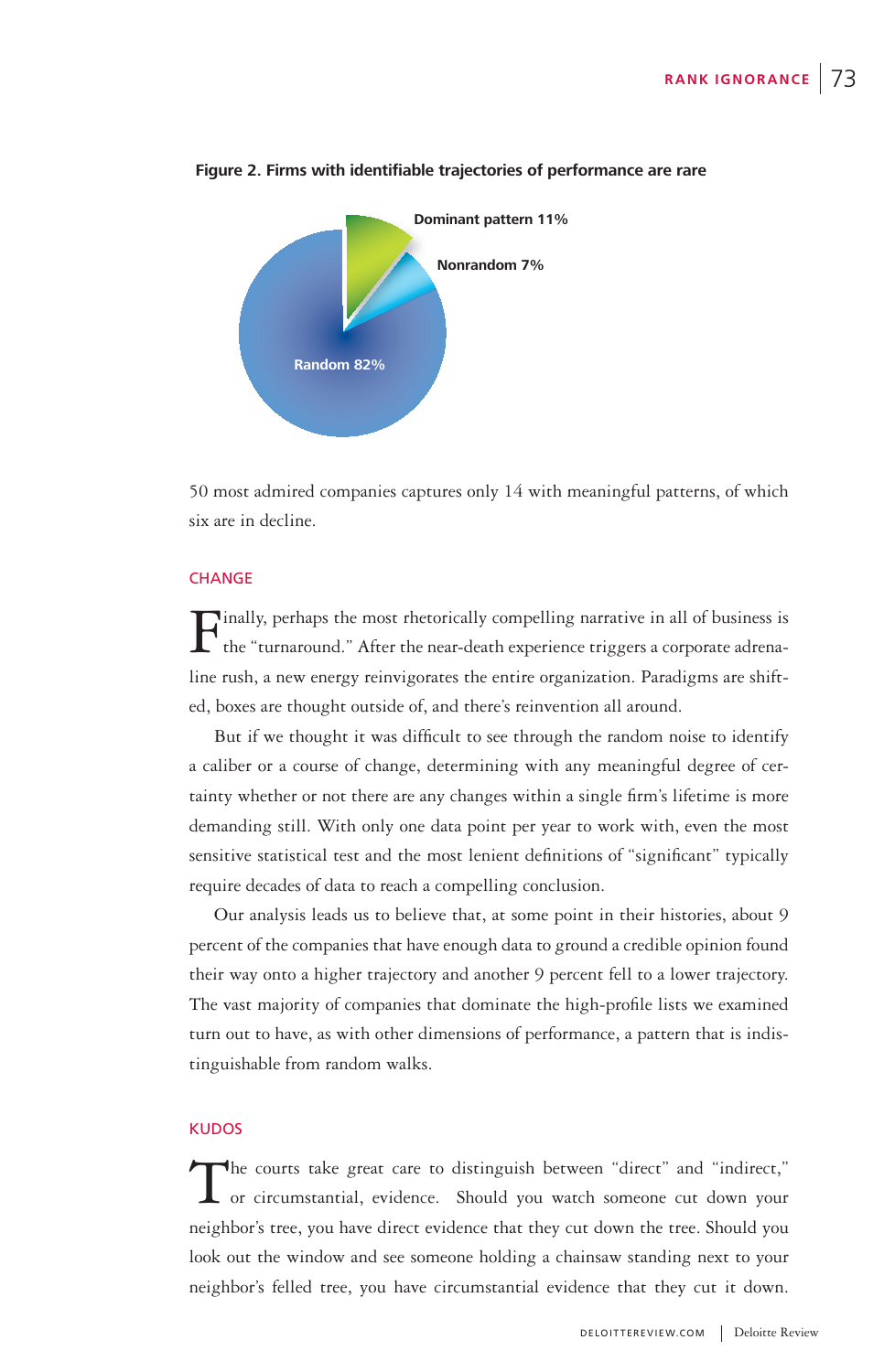| <b>Publisher</b>                        | List (2009)                                   | No. of<br>companies<br>on list | No. of companies with nonran-<br>dom performance relevant to<br>the list |
|-----------------------------------------|-----------------------------------------------|--------------------------------|--------------------------------------------------------------------------|
| <b>Bloomberg</b><br><b>BusinessWeek</b> | <b>World's Best</b><br>Companies              | 40                             | 7                                                                        |
| Fortune                                 | <b>World's Most</b><br>Admired<br>Companies   | 50                             | 12                                                                       |
| <b>Barron's</b>                         | <b>World's Most</b><br>Respected<br>Companies | 100                            | 7                                                                        |

For each of the lists identified above we count as "relevant" only those companies with nonrandom performance that is consistently strong, upward trending, or changing to an upward trending trajectory as relevant. Firms with statistically significant deteriorating performance are not counted since each of these lists seeks to capture firms with performance that is worthy of emulation.

It generally takes a great deal more circumstantial evidence than direct evidence to justify a conviction.

When it comes to thinking about what constitutes greatness in a company, we have not tended to be nearly so discriminating. The overwhelming tendency is to assume that performance "speaks for itself," and companies with great performance are great companies simply because they have great performance. Our qualifications on this belief are limited only to some ill-defined sense of the "long term" and having obeyed the laws of the land.

This results in an unfortunate tendency to admire firms almost entirely on the basis of their economic performance and to seek to emulate the behaviors and traits of companies turning in the best numbers.

Our analysis suggests to us that raw performance is merely circumstantial evidence of organizational greatness. The world of corporate performance is a noisy system, and what might appear to be noteworthy, and perhaps even praiseworthy, is very often simply the consequence of luck.

This is not necessarily a problem when it comes to allocating economic benefits. Companies, and people, that succeed through luck have every right to the fruits of their good fortune. Since luck is, by definition, unpredictable and cannot be manipulated, its role in determining who wins and who loses, while it might offend our sense of justice, does nothing to undermine the fairness of competition. Since no one knows who will get lucky and who won't, we all still play the game the best we can. In fact, since luck is such a large factor in determining outcomes, it might even encourage all of us to try even harder: Even the mediocre have a real shot at the big time if we catch a few breaks, and almost no deficit is too much to